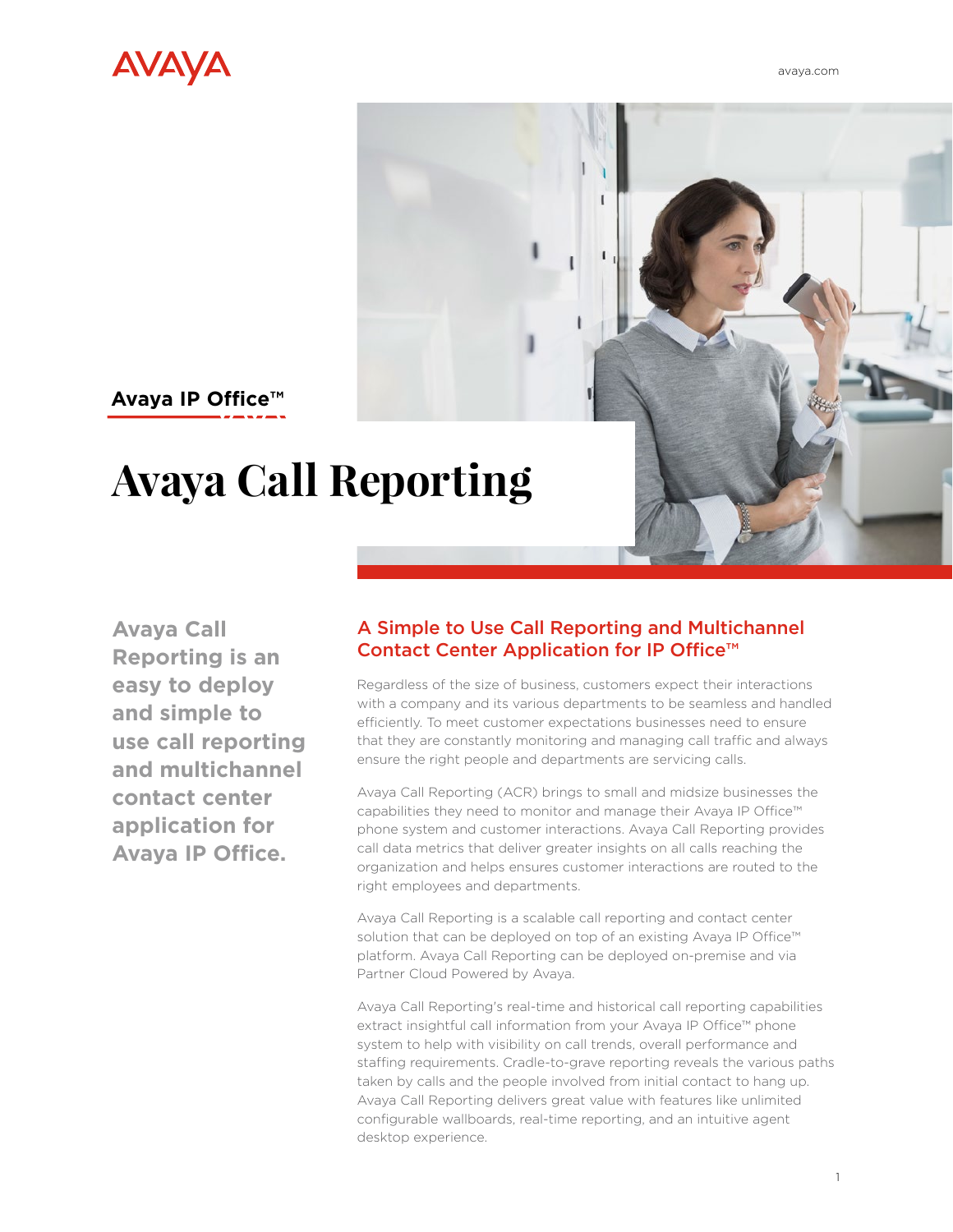

#### Call Reporting

Unlimited configurable wallboards, real-time reporting, and an intuitive agent desktop experience.

#### Multichannel Contact Center

Voice, web chat, skill-based routing and queue call back.

#### Modular and Customizable

Start with standard call reporting and add real-time reporting, contact center and call recording modules as your requirements evolve.

Avaya Call Reporting offers an easy to deploy and simple to use multichannel contact center designed for Avaya IP Office. With Avaya Call Reporting your customers have the choice to interact with your business via voice calls and web chat. Skill based routing provides the call assignment strategy that helps connect customers to the most suitable agent. Queue call back frees customers from waiting on the line and instead request a call back without losing their original position in the queue.

Avaya Call Reporting is a modular solution that helps small and midsize businesses to begin with a standard call reporting license and add real-time reporting, contact center and call recording modules as their contact center requirements evolve.

# Features and Benefits

Real-Time Monitoring – Unlimited configurable wallboards and up-to-the-second agent state visibility provide real-time contact center metrics. Supervisors and managers are provided with clear and concise call information. Provides queue statistics for each hunt group with a set of continuously updating graphs representing the number of queued calls, longest wait time, and average wait time.

Historical Reports - Comprehensive call reporting helps unlock call data metrics providing complete call insights. Sixty out-of-the-box reports help you measure performance and identify and pursue improvement opportunities. Customize and create your own reports and schedule them too.

Web Chat - Optional add-on web chat gives your customers the option to interact with your businesses via web chat. Easy deployment with the ability to customize end user chat displays with full reporting.

Skill-Based Routing - Intelligent routing of customer calls based on skill group and proficiency. Easily create skill groups.

Queue Call Back - Allows customers to request a call back while maintaining their original position in queue. Queue call back features include custom queue announcements, configuring digit prefix for queue call back, setting call back snooze and maximum call back attempts.

Agent Desktop - Track agent productivity with reason codes and empower them to collaborate with supervisors via presence utility. Get real-time data on customizable displays for agents. Ability to tag account/job/disposition codes.

Call Recording - Record calls and integrate it with cradle-to-grave reporting. Supports recording for inbound, outbound and internal calls via active recording. Download, email or listen to calls within the Avaya Call Reporting application. Customers can set retention policies allowing for archiving based on available storage space/time/both.

Languages Supported - English, French, Canadian French, German, Spanish, Portuguese, Italian, Swedish, Dutch, Danish, Hungarian, Czech, Mediterranean and Chinese.